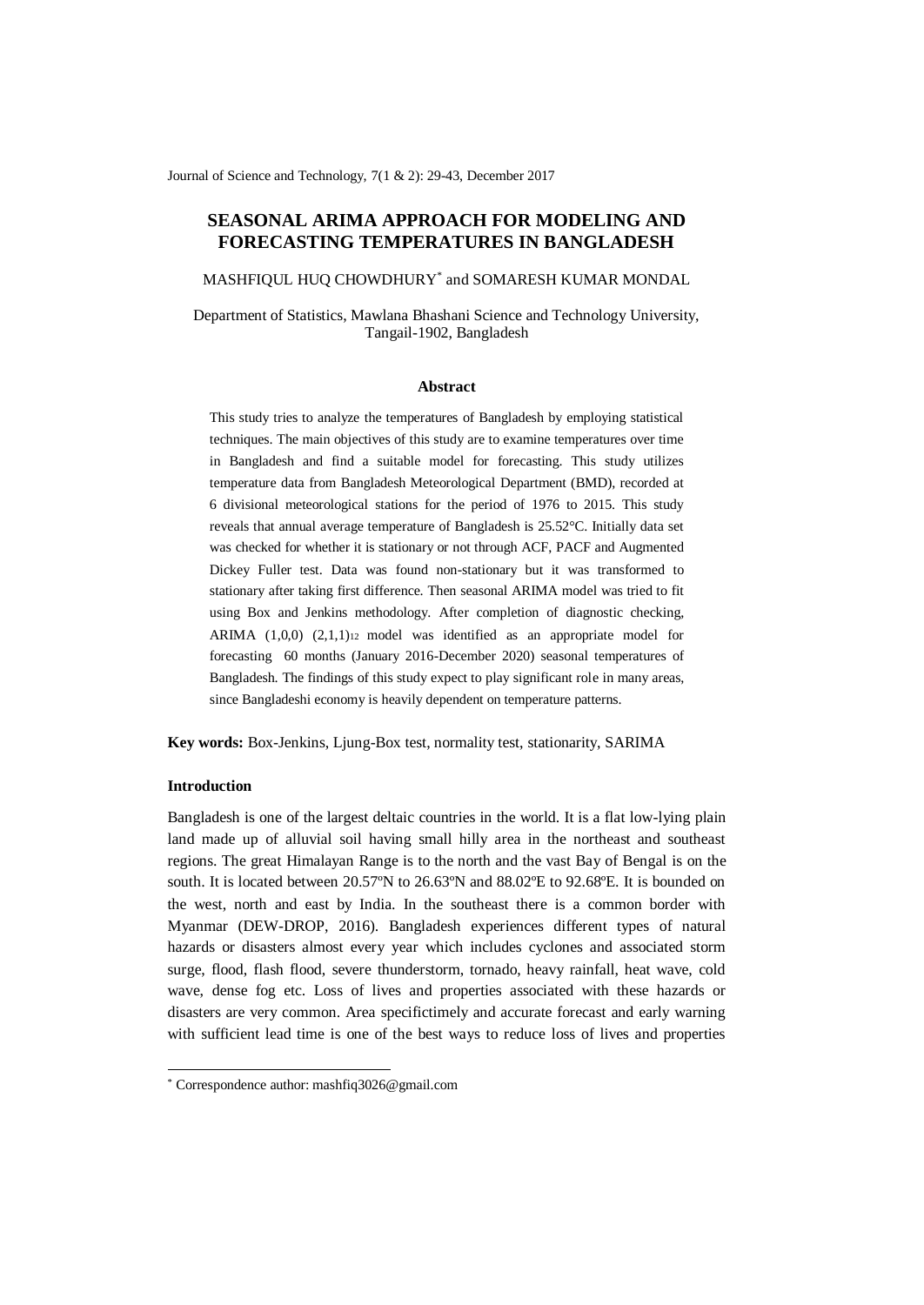which may enhance the sustainability of the economic growth of Bangladesh. Furthermore, Bangladesh is one of the most climate vulnerable countries in the world. Due to high impact of climate change, climate information is highly demandable (BMD, 2016).

Bangladesh was a subtropical monsoon climate characterized by wide seasonal variations in rainfall, moderately warm temperatures, and high humidity. Regional climatic differences in this flat country are minor. Four meteorological seasons are recognized as pre-monsoon (March, April and May), monsoon (June to September), post-monsoon (October and November) and winter (December, January and February). Generally, premonsoon months are hot and humid; monsoon months are humid and rainy, postmonsoon months are quiet hot and dry but the winter months are cool and dry. Southwest monsoon or monsoon is the most important feature of controlling the climate of Bangladesh. More than 71% of the annual rainfall is received during this season. Variability in the onset, withdrawal of monsoon and quantum of rainfall during the monsoon season was profound impacts on water resources, power generation, agriculture, economics, ecosystems and fisheries in Bangladesh. On the other hand, in winter season, temperature falls down sharply in the north and north-western parts of Bangladesh (DEW-DROP, 2016). Many socio-economic activities apparently depend on the weather condition of Bangladesh.

Bangladesh is mainly an agricultural country. The agricultural activities of our country are largely depends on climate. But due to unnatural behavior of atmosphere, the cultivation is often hampered. For the development of agriculture sector and agricultural production, it is very important to extensively study the weather condition of Bangladesh. Components of weather are directly related to different types of crops. On the other hand, potential increase in temperature was a significant impact on crop productivity. Every year a huge amount of rice production is lost due to its increasing temperature which eventually threatens the food security in Bangladesh. It was assessed that in the year 2020, 2030, 2040 and 2050 there were be a considerable yield reduction (1.5, 2.5, 4.4 and 5.4% respectively) which will directly affect the total rice production in the country and at the same time economy of Bangladesh (Basak *et al.,* 2010).

Increasing temperature also was an apparent negative effect on human health. Heat stress reduces labor capacity considerably and as temperature raises the frequency of heatrelated conditions such as hypoxia and heat stroke increases. The higher temperatures were increased concentrations of ground level ozone, which is the reason for many respiratory conditions (Syeda *et al.,* 2012). After reviewing all available literatures, this study made an attempt to analyze the temperature data of Bangladesh by employing appropriate statistical techniques. Since agricultural production, human health, ecosystem, biodiversity and many other important factors depends on temperature; it is of immense importance to observe the pattern and variations of temperature in the air of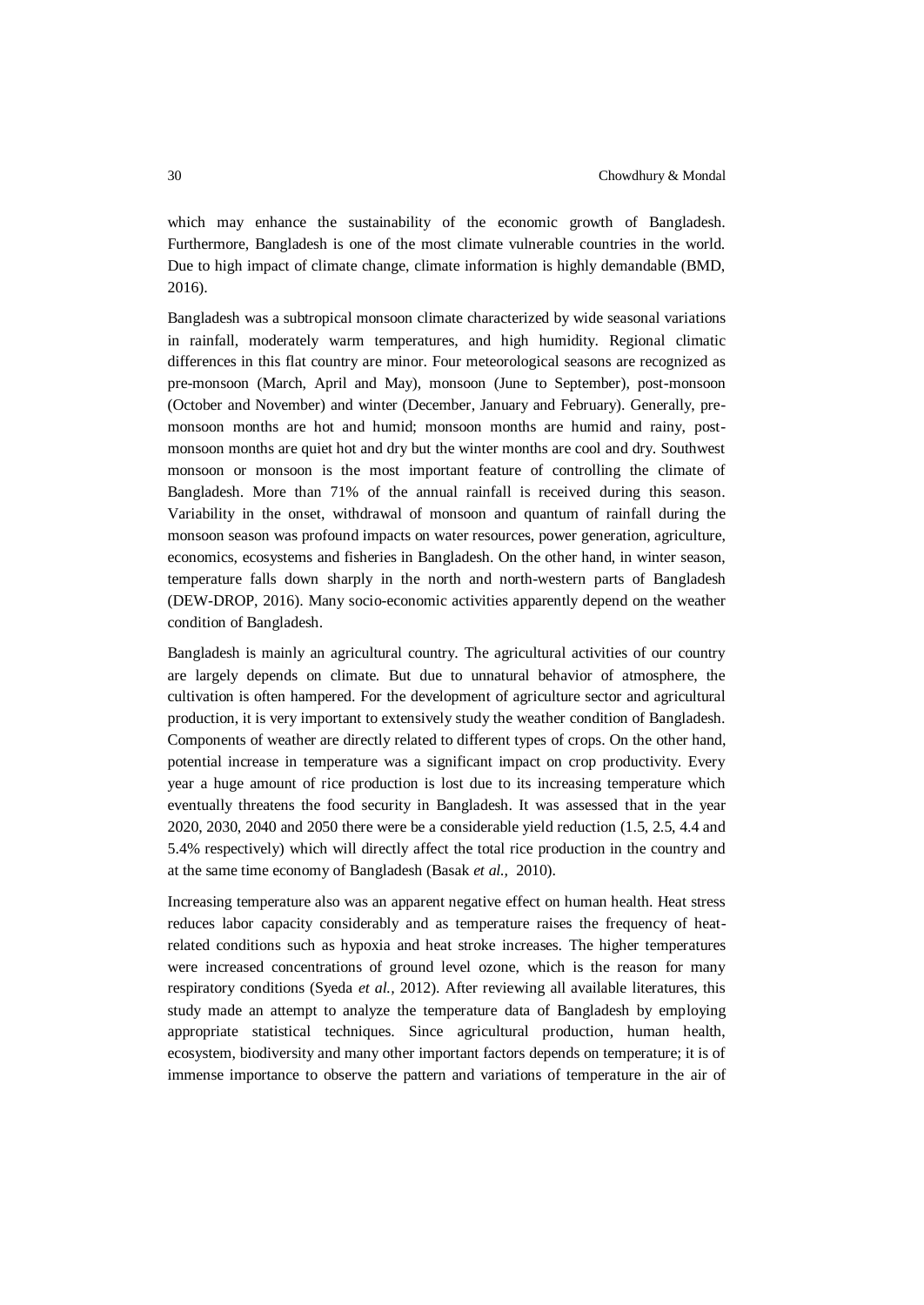Seasonal Arima Approach for Modeling and Forecasting 31

Bangladesh. In this study, it has been studied the long range behavior of the average temperature of Bangladesh from 1976 to 2015. The main objective of this study was to apply seasonal ARIMA (autoregressive integrated moving average) model to analyze the temperature series and other objectives were as follows: (i) to observe the present trends of temperatures in Bangladesh (1976-2015), (ii) to decompose of time series components from temperature series, (iii) to fit an appropriate seasonal ARIMA model for Bangladesh temperature, and (iv) to forecast next 60 months (2016-2020) average temperatures of Bangladesh.

## **Materials and Methods**

## *Data and variables*

The study uses data from Bangladesh Meteorological Department. This study uses temperatures from six divisional observatories (Dhaka, Chittagong, Rajshahi, Sylhet, Khulna and Barishal) only, since Rangpur and Mymensingh division was declared seventh and eighth division recently (2010 and 2015 respectively). The processed monthly temperature data from six divisional observatories during the period of 1976- 2015 were collected from Bangladesh Meteorological Department archive. Keeping study objectives in mind, data were processed in several stages. The procedures are as follows:

- i) firstly, monthly data of each station were processed by summing each month daily temperature data of each station,
- ii) then, this study calculates each month descriptive measures such as mean, maximum, minimum etc., and
- iii) finally, this study analyzes 480 months temperature. This information measured from the first month of 1976 to the last month of 2015.

The data includes two sets of variables. Such as:

- i) time: The years (from 1976 to 2015),
- ii) temperature: Monthly average temperature in Celsius scale.

#### *Data processing*

In regard to data processing this study extensively uses R programming language (version 3.3.2). Several packages of R programming language are used such as "ggplot2", "t series", "time Series", "forecast", "grid Extra""TTR" and "reshape2".

#### *Autoregressive Integrated Moving Average (ARIMA) Model*

An autoregressive integrated moving average (ARIMA) model is a generalization of an autoregressive moving average or (ARMA) model. These models are fitted to time series data to predict future points in the series. The ARIMA model is applied in some cases where data show evidence of non-stationarity. The model is generally referred to as an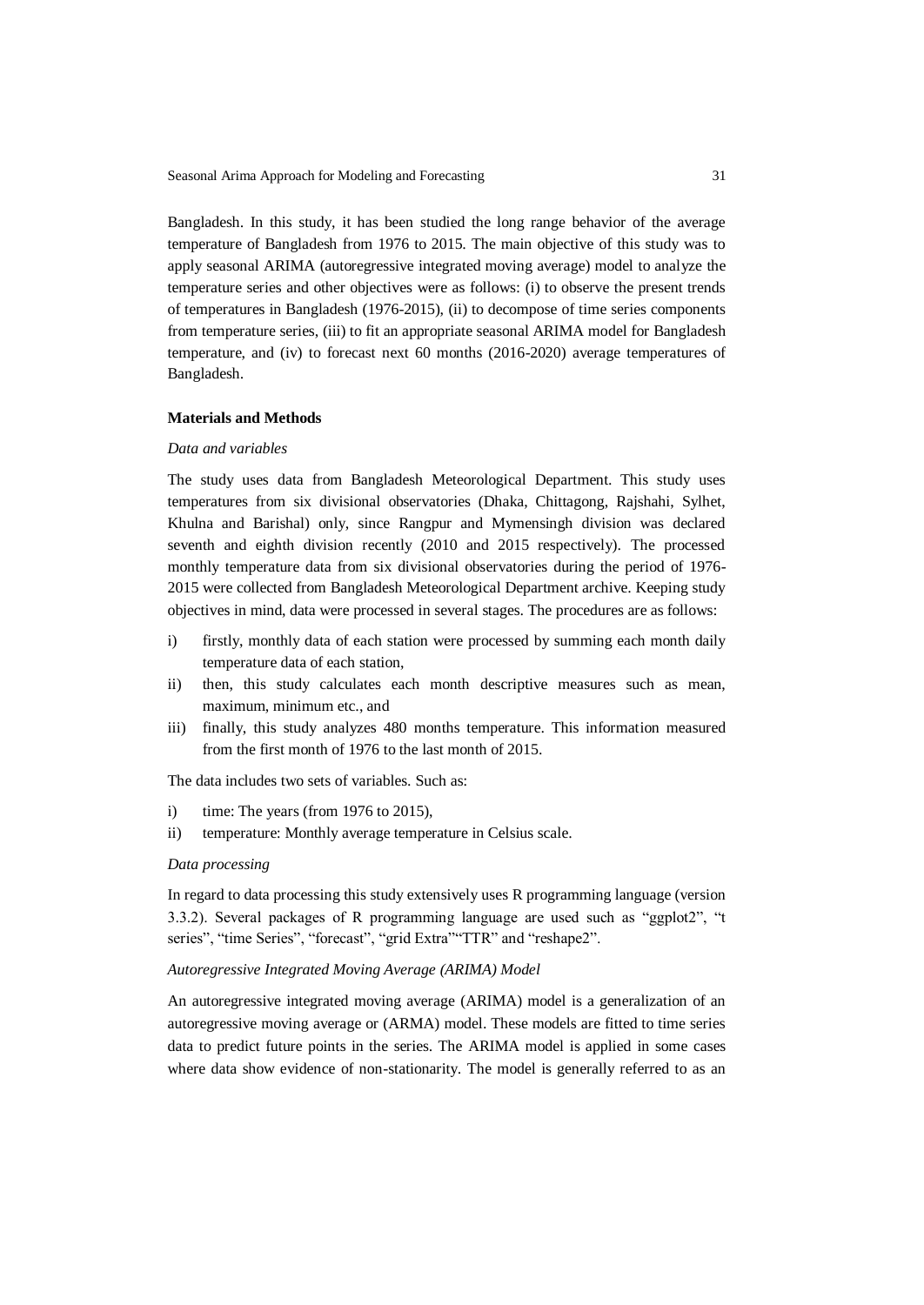ARIMA  $(p,d,q)$  model where p, d, and q are integers greater than or equal to zero and refer to the order of the autoregressive, integrated, and moving average parts of the model respectively (Gujarati *et al.*, 2012).

#### *Seasonal Autoregressive Integrated Moving Average (SARIMA)*

Seasonal ARIMA (SARIMA) is used when the time series exhibits a seasonal variation. Natural phenomena such as temperature, rainfall etc. was strong components corresponding to seasons. Hence, the natural variability of many physical, biological and economic processes tends to match with seasonal fluctuations. Because of this, it is appropriate to introduce autoregressive and moving average polynomials that can be identified with seasonal lags (Gallop *et al.*, 2012; Brockwell *et al.*, 1996). The ARIMA notation can be extended readily to handle seasonal aspects and the general shorthand notation is as follows:

ARIMA 
$$
(p,d,q)(P,D,Q)
$$
<sub>s</sub>

Where,

 $(p, d, q)$  refers to the non-seasonal part of the model

(*P*, *D*,*Q*) refers to the seasonal part of the model

And *s* refers to the number of periods per season

#### *Box-Jenkins Methodology*

In econometrics, the Box-Jenkins methodology, named after the statisticians George Box and Gwilym Jenkins, applies autoregressive moving average ARMA or ARIMA models to find the best fit of a time series to past values of this time series, in order to make forecasting. The Box-Jenkins methodology consists of a four-step iterative procedure: tentative identification, estimation, diagnostic checking and forecasting (Gujarati *et al.*, 2012).

The first step in developing a Box-Jenkins model is to determine if the time series is stationary and if there is any significant seasonality that needs to be modeled. Stationarity can be assessed from an autocorrelation plot. Specifically, non-stationarity is often indicated by an autocorrelation plot with very slow decay. An augmented Dickey Fuller test (ADF) is a test for a unit root in a time series sample. The augmented Dickey-Fuller (ADF) statistic, used in the test, is a negative number. At the model identification stage, the goal is to detect seasonality, if it exists, and to identify the order for the seasonal autoregressive and seasonal moving average terms. For many series, the period is known and a single seasonality term is sufficient. However, it may be helpful to apply a seasonal difference to the data and regenerate the autocorrelation and partial autocorrelation plots. This may help in the model identification of the non-seasonal component of the model.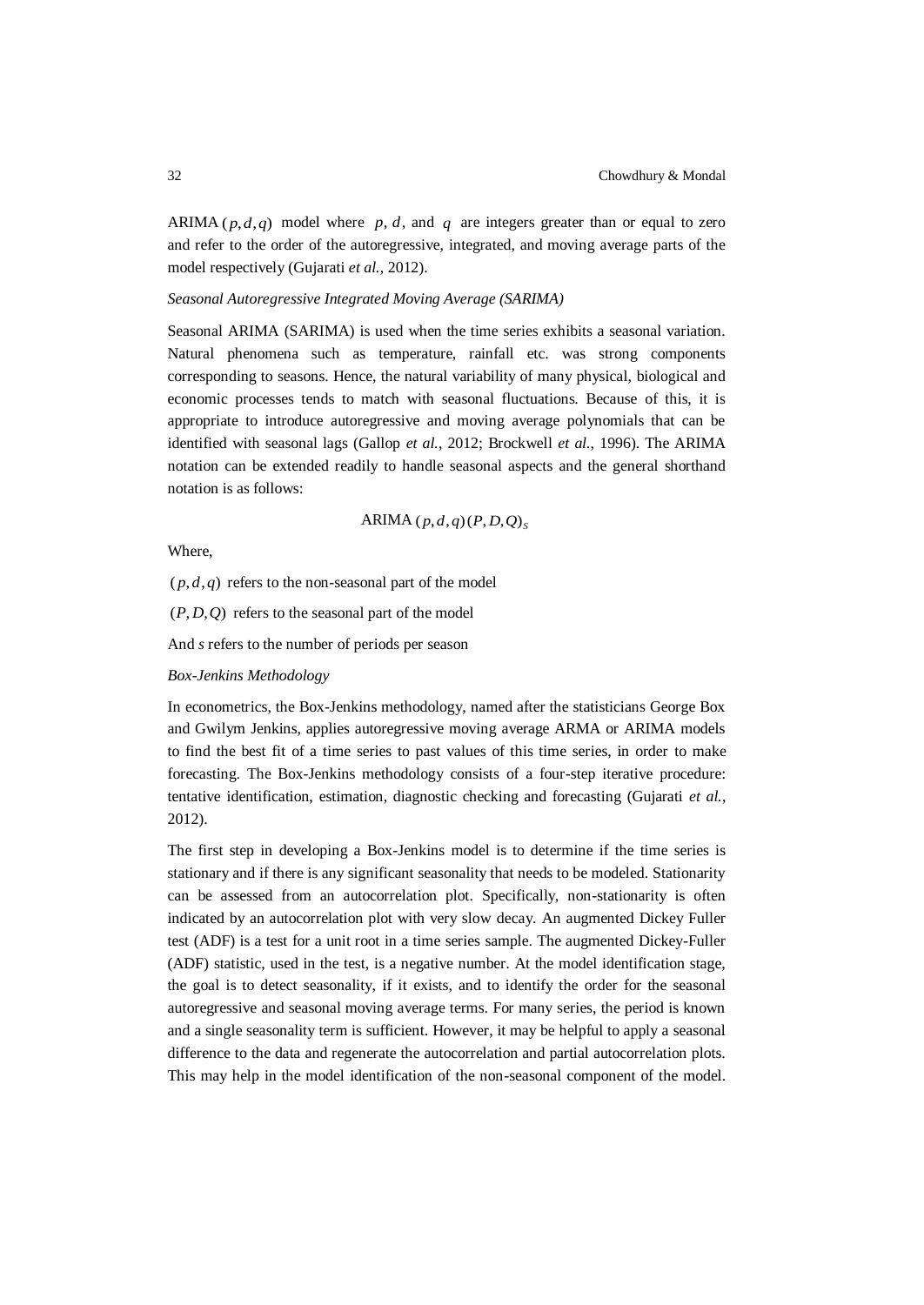Box-Jenkins forecasting models are based on statistical concepts and principles and are able to model a wide spectrum of time series behavior. The series also needs to be at least weakly stationary (Gujarati *et al.*, 2012).



**Fig. 1***.* Box-Jenkins methodology for optimal model selection

## **Results and Discussion**

### *Statistical analysis: Descriptive statistics*

The results of this study reveal that the annual average temperature is 25.52°C. Maximum monthly average temperature was found in the month of June (35.7°C) and minimum was found in January (10°C). During this period (1976-2015), Monthly average temperature was found highest in Khulna (26.04°C) and minimum was found in Sylhet division (24.66°C) (Islam, 2014). The following tables present some descriptive statistics on temperatures of Bangladesh.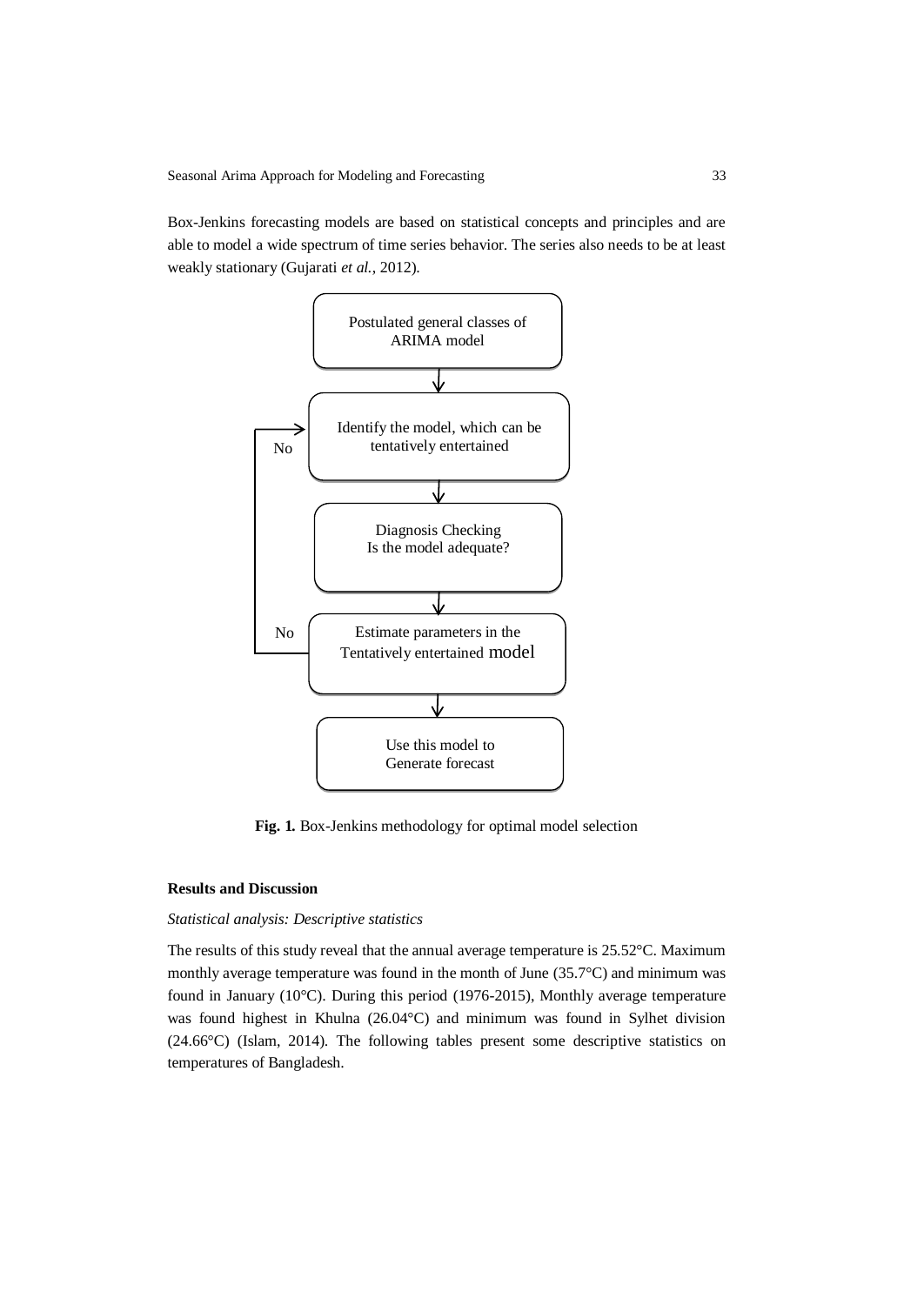| Division       | Mean        | Maximum | Minimum |
|----------------|-------------|---------|---------|
| <b>Dhaka</b>   | 25.87968365 | 34.4    | 10.4    |
| Chittagong     | 25.87009878 | 32.5    | 13.9    |
| Khulna         | 26.04306715 | 33.8    | 11.8    |
| Rajshahi       | 25.24537888 | 35.7    | 10      |
| <b>Barisal</b> | 25.99534547 | 33.6    | 13.7    |
| Sylhet         | 24.6645303  | 32.4    | 10.6    |

**Table 1. Descriptive statistics of temperatures according to division**

**Table 2. Monthly descriptive statistics of temperatures**

| Month     | Mean        | Maximum | Minimum |
|-----------|-------------|---------|---------|
| January   | 18.22272    | 29.2    | 10      |
| February  | 21.36453    | 28.8    | 13.6    |
| March     | 25.67649    | 32.3    | 17.3    |
| April     | 28.04174    | 35      | 19      |
| May       | 28.64398    | 35      | 19.6    |
| June      | 28.64968    | 35.7    | 22.7    |
| July      | 28.37034    | 32.8    | 23.5    |
| August    | 28.49501    | 32.6    | 23.5    |
| September | 28.2836554  | 32.4    | 21.5    |
| October   | 27.1594919  | 31.6    | 18.3    |
| November  | 23.7235266  | 29.2    | 16.5    |
| December  | 19.62576658 | 26.6    | 11.7    |



**Fig. 2.** Mean monthly temperatures of Bangladesh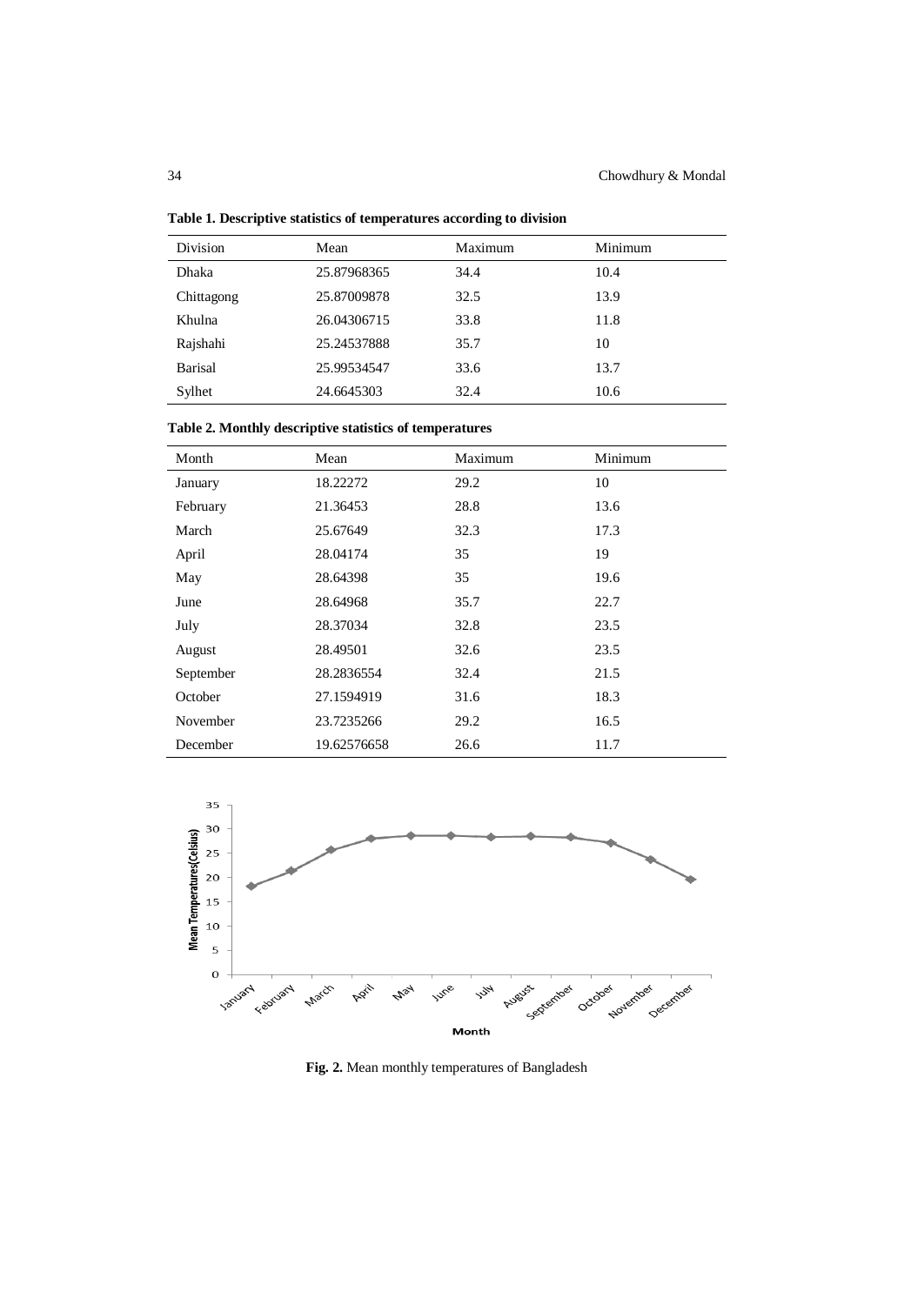## **Identification of a Seasonal ARIMA Model**

*Variance stability*: A visual plot of monthly average temperature is plotted in Figure 3. From the plot we can say that, there is no prominent trend is present in our data. Moreover it seems that the data are non-stationary in the mean only. So that does not need any transformation of the data to obtain stability in variance (Gujarati *et al.*, 2012).



Fig. 3. Observed time plot of the temperatures of Bangladesh

#### *Decomposition of time series components*

The factors that are responsible to bring about changes in a time series, also called the components of time series. Figure 4 shows the decomposition of the temperature data (Gujarati *et al.*, 2012).



**Fig. 4.** Decomposed time plot of the temperatures of Bangladesh

## *Checking the Stationarity*

*ACF and PACF plot*: To obtain the ACF and PACF plot of monthly average temperature data at Figure 5. To achieve Stationarity the figure suggests that non-seasonal difference parameter  $(d=0)$ . Noting the peaks at seasonal lags in figure 6,  $h=1s, 2s, 3s, 4s$  where  $s=12$  (*i.e.*, $h=12,24,36,48$ ) with relatively slow decay suggests that a seasonal difference  $(D)$  is needed. Figure 7 shows the ACF and PACF plot after taking seasonal difference of the data. First concentrating on the seasonal  $s=12$  lags, the characteristics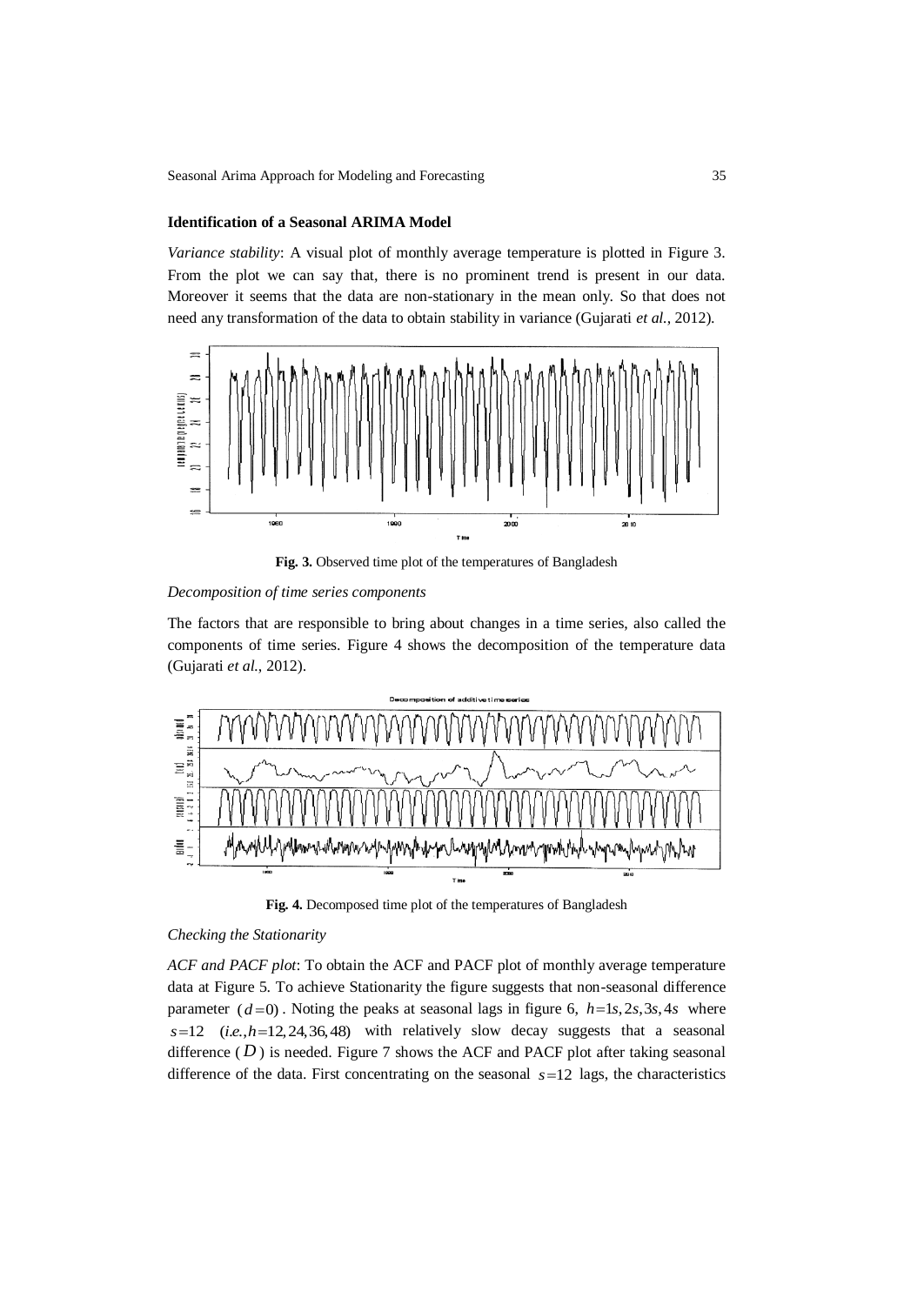of the ACF and PACF of this series tend to show a strong peak at  $h=1s,2s$  in the autocorrelation function and the peaks at  $h=1s,2s,3s,4s$  in the partial autocorrelation function.



**Fig. 5.** ACF and PACF plot of the observed temperature data





*Augment Dickey-Fuller (ADF) test about stationarity*

To test the Stationarity the null and alternative hypotheses are

 $H_0$ : Data is non-stationary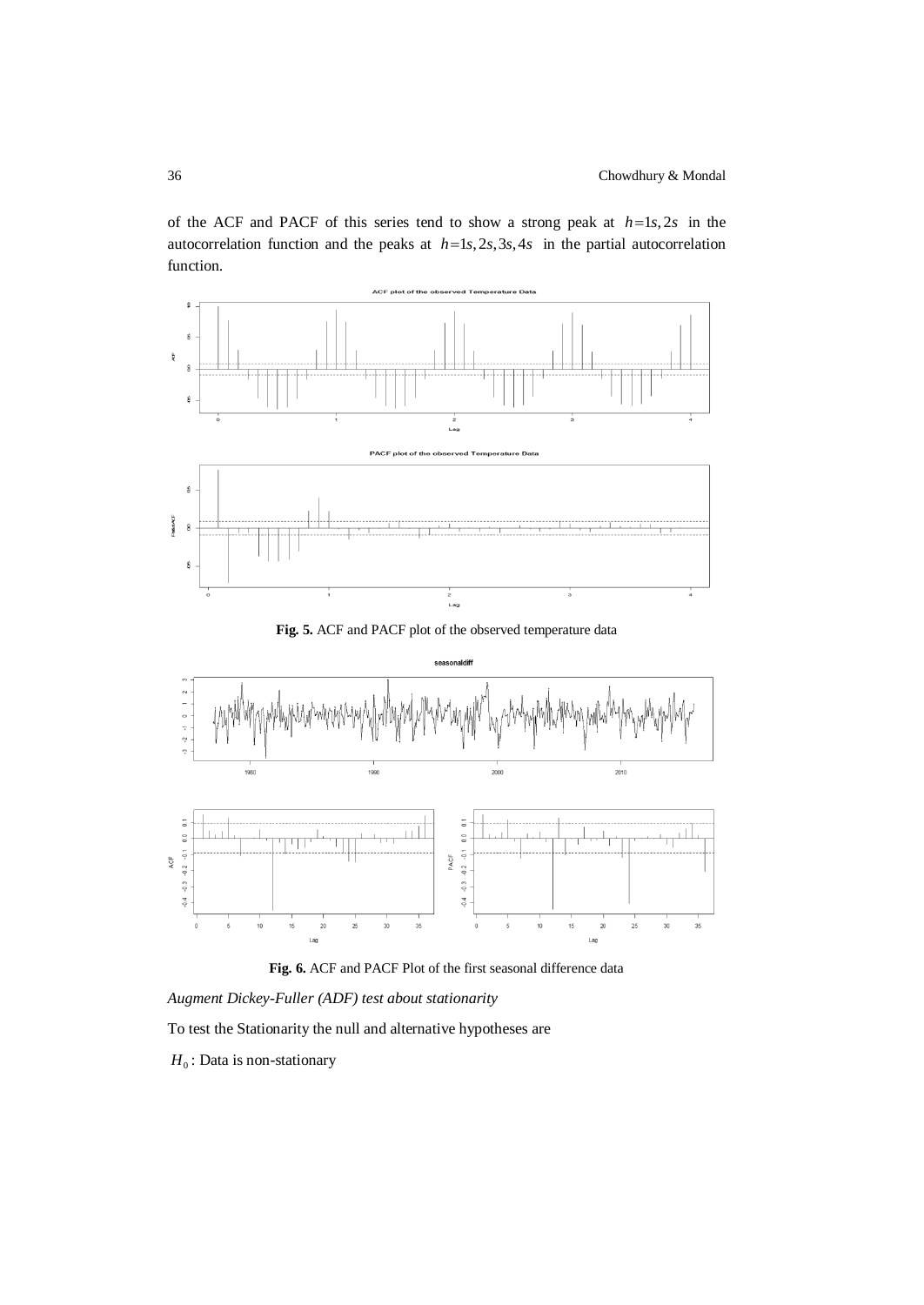## *H<sup>a</sup>* : Data is stationary

To test the Stationarity (Non-seasonality parameter) Augmented Dickey-Fuller test is used. The value of the Augmented Dickey-Fuller test statistic has been found -26.248 with lag order 7. The p-value is 0.01. It indicates that the data set is stationary in mean. So differencing or transformation is not necessary to achieve stationarity. To test the stationarity of the seasonal differenced model, again Augmented Dickey-Fuller test was used. The value of the test statistic has been found -7.2376 with lag order 7. The p-value is 0.01 which indicates that the data is stationary in mean. Finally it can be concluded that non-seasonality difference parameter is  $(d=0)$  and seasonality difference parameter  $(D=1)$ .

## *Model selection*

To determine an appropriate seasonal ARIMA model it is necessary to choose parameters such as order of non-seasonal (*p*, *q*) and seasonal (*P*, *Q*) parameters. Following table shows the AIC and BIC values for different combinations of nonseasonal  $(p, q)$  and seasonal  $(P, Q)$  parameters, that is, for different ARIMA  $(p, 0, q)$   $(P, q)$ 1, *Q*)<sup>12</sup> models.

| Models                            | <b>AIC</b> | <b>BIC</b> |
|-----------------------------------|------------|------------|
| $ARIMA(1,0,1)(0,1,1)_{12}$        | 974.17     | 990.76     |
| $ARIMA(0,0,1)(1,1,1)_{12}$        | 976.21     | 992.81     |
| $ARIMA(1,0,0)(0,1,1)_{12}$        | 972.94     | 985.38     |
| $ARIMA(1,0,0)(1,1,0)_{12}$        | 1143.68    | 1156.13    |
| $ARIMA(1,0,0)(1,1,1)_{12}$        | 974.02     | 990.61     |
| ARIMA(1,0,0)(2,1,0) <sub>12</sub> | 1052.83    | 10.69.43   |
| $ARIMA(1,0,0)(2,1,1)_{12}$        | 969.80     | 990.54     |
| ARIMA(1,0,0)(2,1,2)12             | 970.10     | 994.99     |
| $ARIMA(1,0,1)(0,1,1)_{12}$        | 974.17     | 990.70     |
| $ARIMA(1,0,1)(1,1,0)_{12}$        | 1145.66    | 1162.26    |
| ARIMA(1,0,1)(1,1,1)12             | 975.29     | 996.03     |
| $ARIMA(1,0,1)(2,1,1)_{12}$        | 970.77     | 995.66     |
| ARIMA(1,0,1)(0,1,2)12             | 975.02     | 995.76     |
| $ARIMA(1,0,2)(0,1,1)_{12}$        | 975.95     | 996.69     |
| $ARIMA(1,0,2)(1,1,0)_{12}$        | 1147.11    | 1167.86    |
| ARIMA(1,0,2)(0,1,1) <sub>12</sub> | 975.95     | 996.69     |
| $ARIMA(1,0,2)(0,1,2)_{12}$        | 976.72     | 1001.61    |
| ARIMA(1,0,2)(2,1,1)12             | 972.41     | 1001.45    |
| $ARIMA(1,0,0)(1,0,0)_{12}$        | 1315.04    | 1331.74    |

| Table 3. AIC and BIC values of the fitted models |  |  |  |
|--------------------------------------------------|--|--|--|
|--------------------------------------------------|--|--|--|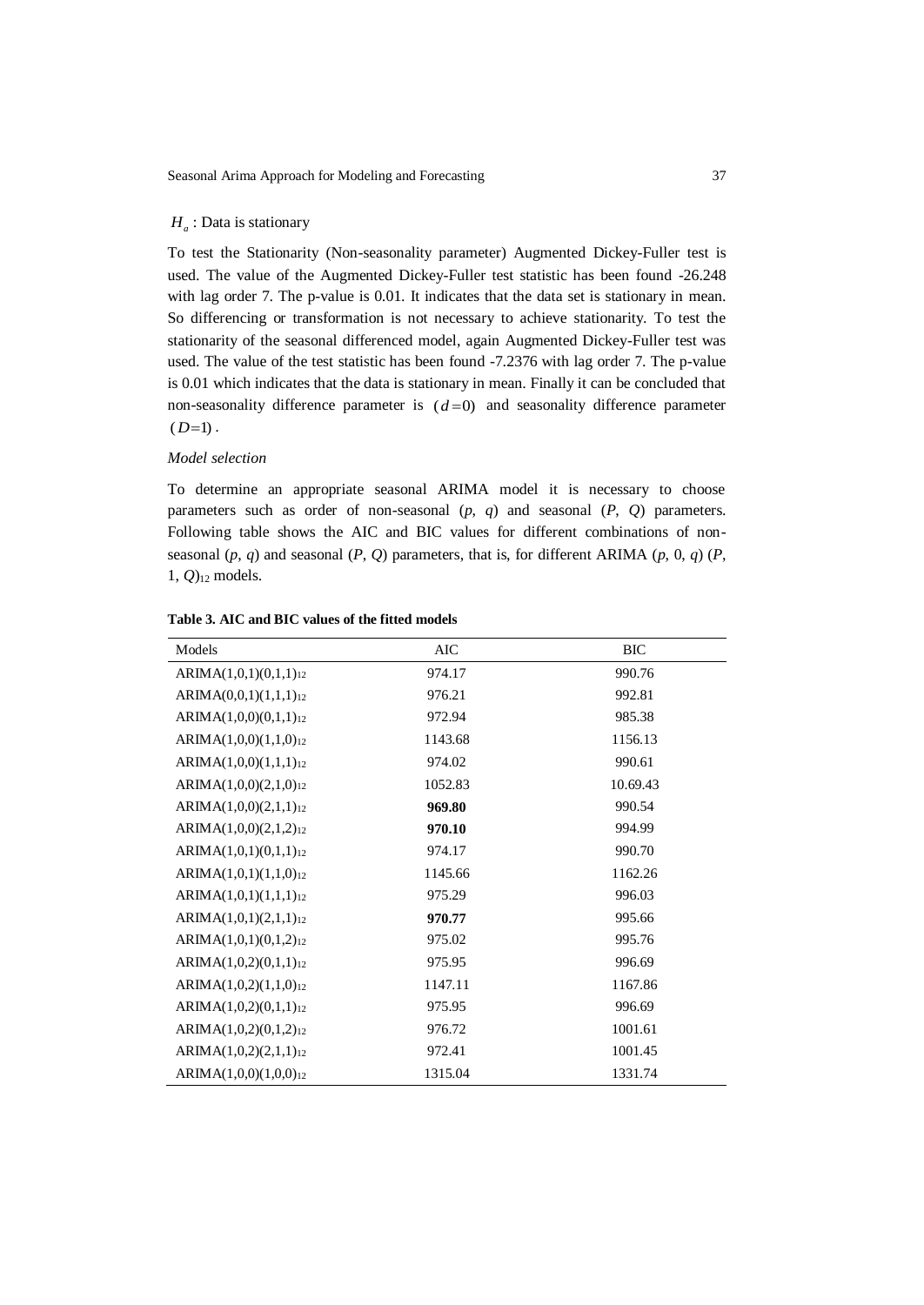ARIMA  $(1,0,0)$   $(2,1,1)_{12}$  model shows least AIC values than the other model. Now this study checked the diagnosis checking of the ARIMA  $(1,0,0)$   $(2,1,1)_{12}$  model.

*Estimation and diagnostic checking*

ARIMA  $(1,0,0)$   $(2,1,1)_{12}$ , includes a non-seasonal AR (autoregressive) and a seasonal MA (moving average). To test the significance of the parameters, the coefficient of their estimated value and corresponding *p* values are given in the following table.

**Table 4. The significance test of the parameter**

| Parameter | Estimate  | Std. Error | P-Values | Decision           |
|-----------|-----------|------------|----------|--------------------|
| ar1       | 0.1873    | 0.0464     | 0.00     | highly significant |
| sar1      | $-0.0807$ | 0.0521     | 0.01     | highly significant |
| sar2      | $-0.1309$ | 0.0520     | 0.00     | highly significant |
| smal      | $-0.8927$ | 0.0317     | 0.00     | highly significant |

Note: The above table shows that all the parameters are significant.

*Shapiro-Wilk test for checking normality assumption of residuals*

In order to check the residuals are normally distributed or not, Shapiro-Wilk test is conducted. Here, the null and alternative hypotheses are

- $H_0$ : The residuals are normally distributed
- $H_a$ : The residuals are not normally distributed

Here, after conducting the test, the p- value founded is 0.06. Thus, the null hypothesis cannot be rejected. Hence, the residuals can be concluded as normally distributed. This test can be interpreted using normal *q*-*q* plot is the following.



Fig. 7. Q-Q Plot of standardized residuals of ARIMA (1,0,0)(2,1,1)<sub>12</sub> model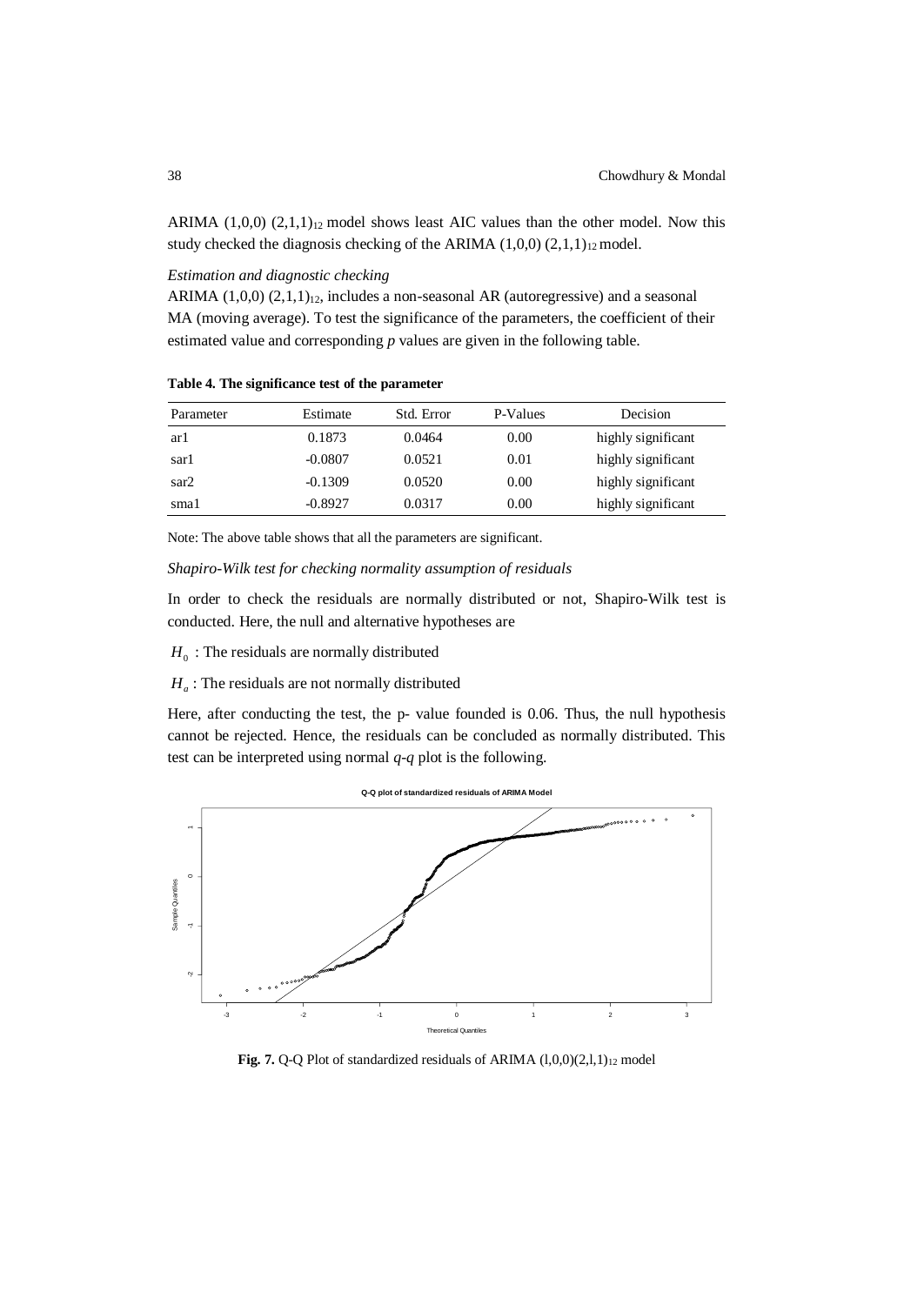#### *Diagnostic checking*

Figure 8 shows the behavior of the residuals left over after fitting the ARIMA (1,0,0)  $(2,1,1)_{12}$  model. The plot of the standardized residuals shows that most of the standardized residuals are within 95% limit. The plot of ACF of residuals is shown in figure 8. In both cases, all the spikes are in 95% limit and near to zero. In order to check the residuals are white noise or not, Ljung-Box test has been conducted to check the normality test of the residuals. Here, the null and alternative hypotheses are:

 $H_0$ : The residuals are white noise,

 $H_a$ : The residuals are not white noise.

The p value of Ljung-box test is found 0.5975 indicates that the residuals are white noise.



**Fig. 8.** Diagnostic plot of  $AR1MA(1,0,0)(2,1,1)_{12}$  model

## *Actual and Fitted Plot*

A plot of the actual values and the fitted values using the model is given in figure 9. In figure 9, the red line denotes the fitted values and the blue line denotes the actual values. From the plot, it is seen that the model was a much close fit. It can be concluded that the actual and fitted values are very close to each other.

All diagnostic check support that our selected model not only was the smallest AIC but also satisfies all assumptions of model. Now, this model has been used to forecast temperatures of Bangladesh.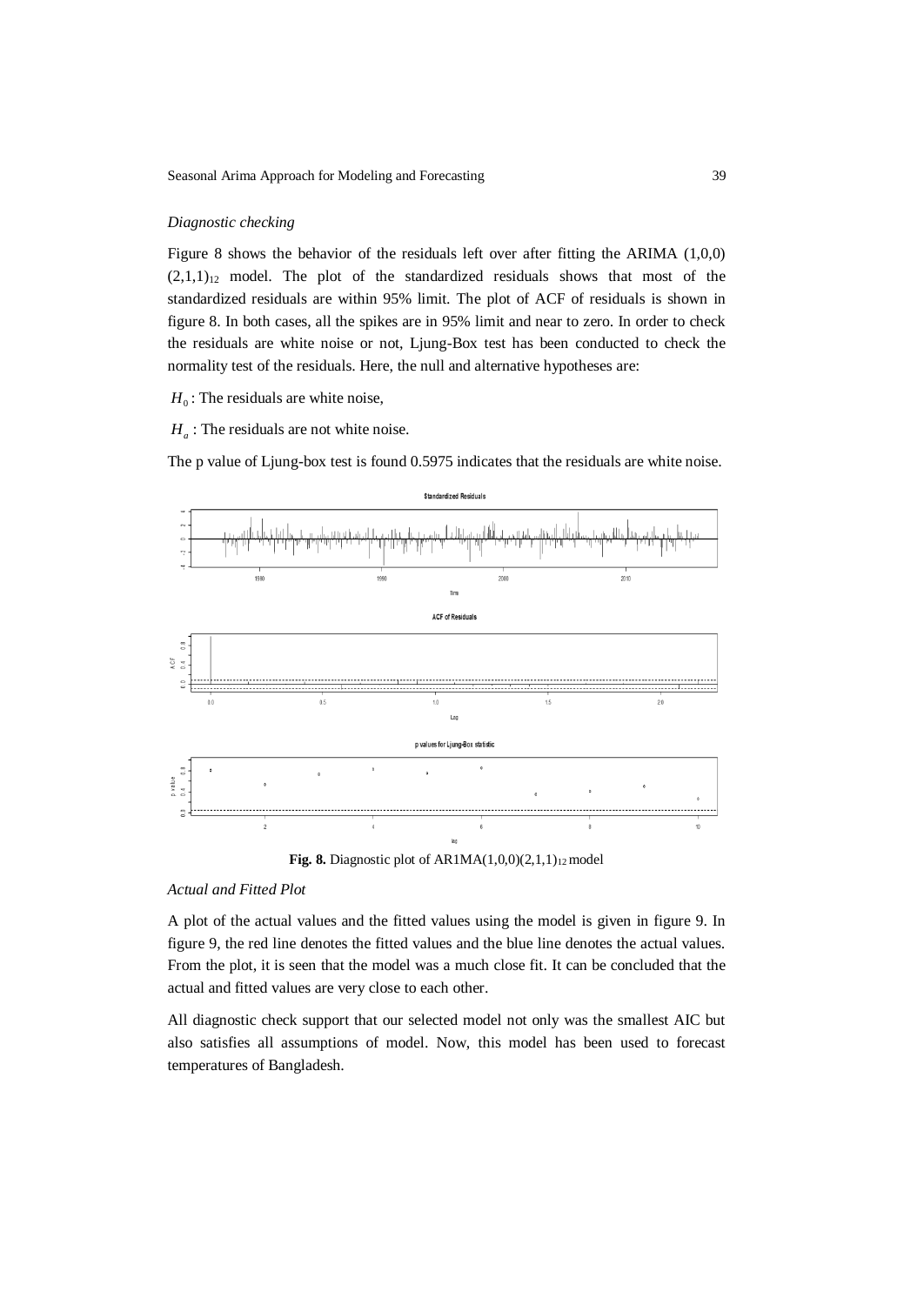

**Fig. 9.** Comparison between observed and fitted plot

## *Forecasting*

The point forecast with 95% confidence interval on average temperatures of Bangladesh for the month January, 2016 to December, 2020 by using the selected model is given in Table 5 and Table 6.

| Time Period    | <b>Point Forecasts</b> | 95% Confidence Intervals |
|----------------|------------------------|--------------------------|
| January-2016   | 18.03401               | (16.74449, 19.32353)     |
| February-2016  | 21.54746               | (20.23553, 22.85940)     |
| March-2016     | 25.76801               | (24.45530, 27.08073)     |
| April-2016     | 28.01685               | (26.70411, 29.32960)     |
| May-2016       | 28.64210               | (27.32935, 29.95484)     |
| June-2016      | 28.84900               | (27.53626, 30.16175)     |
| July-2016      | 28.55109               | (27.23835, 29.86384)     |
| August-2016    | 28.64566               | (27.33291, 29.95840)     |
| September-2016 | 28.44590               | (27.13316, 29.75865)     |
| October-2016   | 27.18507               | (25.87233, 28.49782)     |
| November-2016  | 23.54688               | (22.23413, 24.85962)     |
| December-2016  | 19.45853               | (18.14579, 20.77128)     |
| January-2017   | 17.87585               | (16.56266, 19.18904)     |
| February-2017  | 21.36330               | (20.05009, 22.67650)     |
| March-2017     | 25.72466               | (24.41145, 27.03786)     |
| April-2017     | 28.24640               | (26.93320, 29.55961)     |
| May-2017       | 28.72214               | (27.40893, 30.03534)     |
| June-2017      | 28.88910               | (27.57590, 30.20231)     |
| July-2017      | 28.64817               | (27.33496, 29.96137)     |
| August-2017    | 28.62365               | (27.31044, 29.93685)     |

**Table 5. Forecasts of temperature for next 60 months (2016-2020)**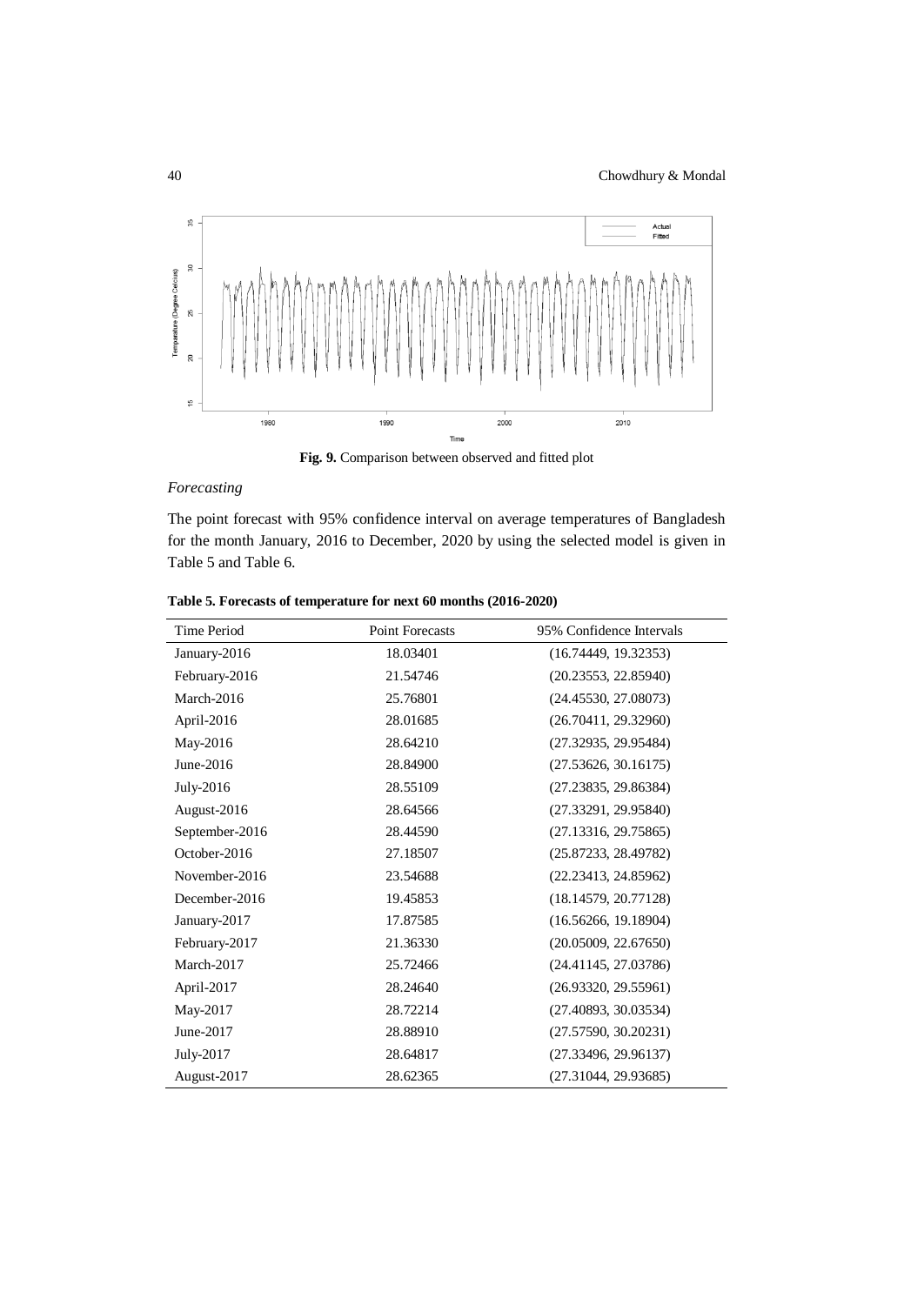Seasonal Arima Approach for Modeling and Forecasting 41

| 28.44642<br>September-2017<br>(27.13322, 29.75963)<br>October-2017<br>27.17898<br>(25.86577, 28.49218)<br>November-2017<br>23.52982<br>(22.21662, 24.84303)<br>December-2017<br>19.37430<br>(18.06109, 20.68750)<br>January-2018<br>17.98179<br>(16.66817, 19.29541)<br>February-2018<br>21.38458<br>(20.07094, 22.69821)<br>March-2018<br>25.67979<br>(24.36615, 26.99343)<br>April-2018<br>28.11500<br>(26.80136, 29.42863)<br>May-2018<br>28.80019<br>(27.48655, 30.11383)<br>June-2018<br>28.89523<br>(27.58159, 30.20886)<br>July-2018<br>28.61126<br>(27.29762, 29.92489)<br>August-2018<br>28.64551<br>(27.33187, 29.95915)<br>September-2018<br>28.50365<br>(27.19002, 29.81729)<br>October-2018<br>27.20833<br>(25.89470, 28.52197)<br>November-2018<br>23.58242<br>(22.26879, 24.89606)<br>December-2018<br>19.45285<br>(18.13922, 20.76649)<br>(16.67323, 19.31466)<br>January-2019<br>17.99395<br>February-2019<br>21.40697<br>(20.08601, 22.72793)<br>March-2019<br>(24.36812, 27.01006)<br>25.68909<br>April-2019<br>28.09555<br>(26.77458, 29.41652)<br>May-2019<br>28.78341<br>(27.46244, 30.10438)<br>June-2019<br>28.88948<br>(27.56851, 30.21045)<br>(17.28056, 29.92249)<br>July-2019<br>28.60152<br>August-2019<br>28.64663<br>(27.32566, 29.96760)<br>September-2019<br>28.49897<br>(27.17800, 29.81994)<br>October-2019<br>27.20676<br>(25.88579, 28.52773)<br>November-2019<br>23.58041<br>(22.25944, 24.90138)<br>December-2019<br>19.45754<br>(18.13657, 20.77851)<br>(16.65158, 19.30661)<br>January-2020<br>17.97909<br>February-2020<br>21.40238<br>(20.07464, 22.73012)<br>March-2020<br>(24.36646, 27.02196)<br>25.69421<br>April-2020<br>28.11432<br>(26.78657, 29.44207)<br>May-2020<br>(27.44680, 30.10229)<br>28.77455<br>June-2020<br>(27.56139, 30.21689)<br>28.88914<br>July-2020<br>28.60714<br>(27.27939, 29.93489)<br>August-2020<br>28.64367<br>(27.31593, 29.97142)<br>September-2020<br>28.49185<br>(27.16410, 29.81960)<br>October-2020<br>27.20304<br>(25.87530, 28.53079)<br>November-2020<br>(22.24594, 24.90144)<br>23.57369<br>December-2020<br>19.44688<br>(18.11913, 20.77463) |  |  |
|------------------------------------------------------------------------------------------------------------------------------------------------------------------------------------------------------------------------------------------------------------------------------------------------------------------------------------------------------------------------------------------------------------------------------------------------------------------------------------------------------------------------------------------------------------------------------------------------------------------------------------------------------------------------------------------------------------------------------------------------------------------------------------------------------------------------------------------------------------------------------------------------------------------------------------------------------------------------------------------------------------------------------------------------------------------------------------------------------------------------------------------------------------------------------------------------------------------------------------------------------------------------------------------------------------------------------------------------------------------------------------------------------------------------------------------------------------------------------------------------------------------------------------------------------------------------------------------------------------------------------------------------------------------------------------------------------------------------------------------------------------------------------------------------------------------------------------------------------------------------------------------------------------------------------------------------------------------------------------------------------------------------------------------------------------------------------------------------------------------------------------|--|--|
|                                                                                                                                                                                                                                                                                                                                                                                                                                                                                                                                                                                                                                                                                                                                                                                                                                                                                                                                                                                                                                                                                                                                                                                                                                                                                                                                                                                                                                                                                                                                                                                                                                                                                                                                                                                                                                                                                                                                                                                                                                                                                                                                    |  |  |
|                                                                                                                                                                                                                                                                                                                                                                                                                                                                                                                                                                                                                                                                                                                                                                                                                                                                                                                                                                                                                                                                                                                                                                                                                                                                                                                                                                                                                                                                                                                                                                                                                                                                                                                                                                                                                                                                                                                                                                                                                                                                                                                                    |  |  |
|                                                                                                                                                                                                                                                                                                                                                                                                                                                                                                                                                                                                                                                                                                                                                                                                                                                                                                                                                                                                                                                                                                                                                                                                                                                                                                                                                                                                                                                                                                                                                                                                                                                                                                                                                                                                                                                                                                                                                                                                                                                                                                                                    |  |  |
|                                                                                                                                                                                                                                                                                                                                                                                                                                                                                                                                                                                                                                                                                                                                                                                                                                                                                                                                                                                                                                                                                                                                                                                                                                                                                                                                                                                                                                                                                                                                                                                                                                                                                                                                                                                                                                                                                                                                                                                                                                                                                                                                    |  |  |
|                                                                                                                                                                                                                                                                                                                                                                                                                                                                                                                                                                                                                                                                                                                                                                                                                                                                                                                                                                                                                                                                                                                                                                                                                                                                                                                                                                                                                                                                                                                                                                                                                                                                                                                                                                                                                                                                                                                                                                                                                                                                                                                                    |  |  |
|                                                                                                                                                                                                                                                                                                                                                                                                                                                                                                                                                                                                                                                                                                                                                                                                                                                                                                                                                                                                                                                                                                                                                                                                                                                                                                                                                                                                                                                                                                                                                                                                                                                                                                                                                                                                                                                                                                                                                                                                                                                                                                                                    |  |  |
|                                                                                                                                                                                                                                                                                                                                                                                                                                                                                                                                                                                                                                                                                                                                                                                                                                                                                                                                                                                                                                                                                                                                                                                                                                                                                                                                                                                                                                                                                                                                                                                                                                                                                                                                                                                                                                                                                                                                                                                                                                                                                                                                    |  |  |
|                                                                                                                                                                                                                                                                                                                                                                                                                                                                                                                                                                                                                                                                                                                                                                                                                                                                                                                                                                                                                                                                                                                                                                                                                                                                                                                                                                                                                                                                                                                                                                                                                                                                                                                                                                                                                                                                                                                                                                                                                                                                                                                                    |  |  |
|                                                                                                                                                                                                                                                                                                                                                                                                                                                                                                                                                                                                                                                                                                                                                                                                                                                                                                                                                                                                                                                                                                                                                                                                                                                                                                                                                                                                                                                                                                                                                                                                                                                                                                                                                                                                                                                                                                                                                                                                                                                                                                                                    |  |  |
|                                                                                                                                                                                                                                                                                                                                                                                                                                                                                                                                                                                                                                                                                                                                                                                                                                                                                                                                                                                                                                                                                                                                                                                                                                                                                                                                                                                                                                                                                                                                                                                                                                                                                                                                                                                                                                                                                                                                                                                                                                                                                                                                    |  |  |
|                                                                                                                                                                                                                                                                                                                                                                                                                                                                                                                                                                                                                                                                                                                                                                                                                                                                                                                                                                                                                                                                                                                                                                                                                                                                                                                                                                                                                                                                                                                                                                                                                                                                                                                                                                                                                                                                                                                                                                                                                                                                                                                                    |  |  |
|                                                                                                                                                                                                                                                                                                                                                                                                                                                                                                                                                                                                                                                                                                                                                                                                                                                                                                                                                                                                                                                                                                                                                                                                                                                                                                                                                                                                                                                                                                                                                                                                                                                                                                                                                                                                                                                                                                                                                                                                                                                                                                                                    |  |  |
|                                                                                                                                                                                                                                                                                                                                                                                                                                                                                                                                                                                                                                                                                                                                                                                                                                                                                                                                                                                                                                                                                                                                                                                                                                                                                                                                                                                                                                                                                                                                                                                                                                                                                                                                                                                                                                                                                                                                                                                                                                                                                                                                    |  |  |
|                                                                                                                                                                                                                                                                                                                                                                                                                                                                                                                                                                                                                                                                                                                                                                                                                                                                                                                                                                                                                                                                                                                                                                                                                                                                                                                                                                                                                                                                                                                                                                                                                                                                                                                                                                                                                                                                                                                                                                                                                                                                                                                                    |  |  |
|                                                                                                                                                                                                                                                                                                                                                                                                                                                                                                                                                                                                                                                                                                                                                                                                                                                                                                                                                                                                                                                                                                                                                                                                                                                                                                                                                                                                                                                                                                                                                                                                                                                                                                                                                                                                                                                                                                                                                                                                                                                                                                                                    |  |  |
|                                                                                                                                                                                                                                                                                                                                                                                                                                                                                                                                                                                                                                                                                                                                                                                                                                                                                                                                                                                                                                                                                                                                                                                                                                                                                                                                                                                                                                                                                                                                                                                                                                                                                                                                                                                                                                                                                                                                                                                                                                                                                                                                    |  |  |
|                                                                                                                                                                                                                                                                                                                                                                                                                                                                                                                                                                                                                                                                                                                                                                                                                                                                                                                                                                                                                                                                                                                                                                                                                                                                                                                                                                                                                                                                                                                                                                                                                                                                                                                                                                                                                                                                                                                                                                                                                                                                                                                                    |  |  |
|                                                                                                                                                                                                                                                                                                                                                                                                                                                                                                                                                                                                                                                                                                                                                                                                                                                                                                                                                                                                                                                                                                                                                                                                                                                                                                                                                                                                                                                                                                                                                                                                                                                                                                                                                                                                                                                                                                                                                                                                                                                                                                                                    |  |  |
|                                                                                                                                                                                                                                                                                                                                                                                                                                                                                                                                                                                                                                                                                                                                                                                                                                                                                                                                                                                                                                                                                                                                                                                                                                                                                                                                                                                                                                                                                                                                                                                                                                                                                                                                                                                                                                                                                                                                                                                                                                                                                                                                    |  |  |
|                                                                                                                                                                                                                                                                                                                                                                                                                                                                                                                                                                                                                                                                                                                                                                                                                                                                                                                                                                                                                                                                                                                                                                                                                                                                                                                                                                                                                                                                                                                                                                                                                                                                                                                                                                                                                                                                                                                                                                                                                                                                                                                                    |  |  |
|                                                                                                                                                                                                                                                                                                                                                                                                                                                                                                                                                                                                                                                                                                                                                                                                                                                                                                                                                                                                                                                                                                                                                                                                                                                                                                                                                                                                                                                                                                                                                                                                                                                                                                                                                                                                                                                                                                                                                                                                                                                                                                                                    |  |  |
|                                                                                                                                                                                                                                                                                                                                                                                                                                                                                                                                                                                                                                                                                                                                                                                                                                                                                                                                                                                                                                                                                                                                                                                                                                                                                                                                                                                                                                                                                                                                                                                                                                                                                                                                                                                                                                                                                                                                                                                                                                                                                                                                    |  |  |
|                                                                                                                                                                                                                                                                                                                                                                                                                                                                                                                                                                                                                                                                                                                                                                                                                                                                                                                                                                                                                                                                                                                                                                                                                                                                                                                                                                                                                                                                                                                                                                                                                                                                                                                                                                                                                                                                                                                                                                                                                                                                                                                                    |  |  |
|                                                                                                                                                                                                                                                                                                                                                                                                                                                                                                                                                                                                                                                                                                                                                                                                                                                                                                                                                                                                                                                                                                                                                                                                                                                                                                                                                                                                                                                                                                                                                                                                                                                                                                                                                                                                                                                                                                                                                                                                                                                                                                                                    |  |  |
|                                                                                                                                                                                                                                                                                                                                                                                                                                                                                                                                                                                                                                                                                                                                                                                                                                                                                                                                                                                                                                                                                                                                                                                                                                                                                                                                                                                                                                                                                                                                                                                                                                                                                                                                                                                                                                                                                                                                                                                                                                                                                                                                    |  |  |
|                                                                                                                                                                                                                                                                                                                                                                                                                                                                                                                                                                                                                                                                                                                                                                                                                                                                                                                                                                                                                                                                                                                                                                                                                                                                                                                                                                                                                                                                                                                                                                                                                                                                                                                                                                                                                                                                                                                                                                                                                                                                                                                                    |  |  |
|                                                                                                                                                                                                                                                                                                                                                                                                                                                                                                                                                                                                                                                                                                                                                                                                                                                                                                                                                                                                                                                                                                                                                                                                                                                                                                                                                                                                                                                                                                                                                                                                                                                                                                                                                                                                                                                                                                                                                                                                                                                                                                                                    |  |  |
|                                                                                                                                                                                                                                                                                                                                                                                                                                                                                                                                                                                                                                                                                                                                                                                                                                                                                                                                                                                                                                                                                                                                                                                                                                                                                                                                                                                                                                                                                                                                                                                                                                                                                                                                                                                                                                                                                                                                                                                                                                                                                                                                    |  |  |
|                                                                                                                                                                                                                                                                                                                                                                                                                                                                                                                                                                                                                                                                                                                                                                                                                                                                                                                                                                                                                                                                                                                                                                                                                                                                                                                                                                                                                                                                                                                                                                                                                                                                                                                                                                                                                                                                                                                                                                                                                                                                                                                                    |  |  |
|                                                                                                                                                                                                                                                                                                                                                                                                                                                                                                                                                                                                                                                                                                                                                                                                                                                                                                                                                                                                                                                                                                                                                                                                                                                                                                                                                                                                                                                                                                                                                                                                                                                                                                                                                                                                                                                                                                                                                                                                                                                                                                                                    |  |  |
|                                                                                                                                                                                                                                                                                                                                                                                                                                                                                                                                                                                                                                                                                                                                                                                                                                                                                                                                                                                                                                                                                                                                                                                                                                                                                                                                                                                                                                                                                                                                                                                                                                                                                                                                                                                                                                                                                                                                                                                                                                                                                                                                    |  |  |
|                                                                                                                                                                                                                                                                                                                                                                                                                                                                                                                                                                                                                                                                                                                                                                                                                                                                                                                                                                                                                                                                                                                                                                                                                                                                                                                                                                                                                                                                                                                                                                                                                                                                                                                                                                                                                                                                                                                                                                                                                                                                                                                                    |  |  |
|                                                                                                                                                                                                                                                                                                                                                                                                                                                                                                                                                                                                                                                                                                                                                                                                                                                                                                                                                                                                                                                                                                                                                                                                                                                                                                                                                                                                                                                                                                                                                                                                                                                                                                                                                                                                                                                                                                                                                                                                                                                                                                                                    |  |  |
|                                                                                                                                                                                                                                                                                                                                                                                                                                                                                                                                                                                                                                                                                                                                                                                                                                                                                                                                                                                                                                                                                                                                                                                                                                                                                                                                                                                                                                                                                                                                                                                                                                                                                                                                                                                                                                                                                                                                                                                                                                                                                                                                    |  |  |
|                                                                                                                                                                                                                                                                                                                                                                                                                                                                                                                                                                                                                                                                                                                                                                                                                                                                                                                                                                                                                                                                                                                                                                                                                                                                                                                                                                                                                                                                                                                                                                                                                                                                                                                                                                                                                                                                                                                                                                                                                                                                                                                                    |  |  |
|                                                                                                                                                                                                                                                                                                                                                                                                                                                                                                                                                                                                                                                                                                                                                                                                                                                                                                                                                                                                                                                                                                                                                                                                                                                                                                                                                                                                                                                                                                                                                                                                                                                                                                                                                                                                                                                                                                                                                                                                                                                                                                                                    |  |  |
|                                                                                                                                                                                                                                                                                                                                                                                                                                                                                                                                                                                                                                                                                                                                                                                                                                                                                                                                                                                                                                                                                                                                                                                                                                                                                                                                                                                                                                                                                                                                                                                                                                                                                                                                                                                                                                                                                                                                                                                                                                                                                                                                    |  |  |
|                                                                                                                                                                                                                                                                                                                                                                                                                                                                                                                                                                                                                                                                                                                                                                                                                                                                                                                                                                                                                                                                                                                                                                                                                                                                                                                                                                                                                                                                                                                                                                                                                                                                                                                                                                                                                                                                                                                                                                                                                                                                                                                                    |  |  |
|                                                                                                                                                                                                                                                                                                                                                                                                                                                                                                                                                                                                                                                                                                                                                                                                                                                                                                                                                                                                                                                                                                                                                                                                                                                                                                                                                                                                                                                                                                                                                                                                                                                                                                                                                                                                                                                                                                                                                                                                                                                                                                                                    |  |  |
|                                                                                                                                                                                                                                                                                                                                                                                                                                                                                                                                                                                                                                                                                                                                                                                                                                                                                                                                                                                                                                                                                                                                                                                                                                                                                                                                                                                                                                                                                                                                                                                                                                                                                                                                                                                                                                                                                                                                                                                                                                                                                                                                    |  |  |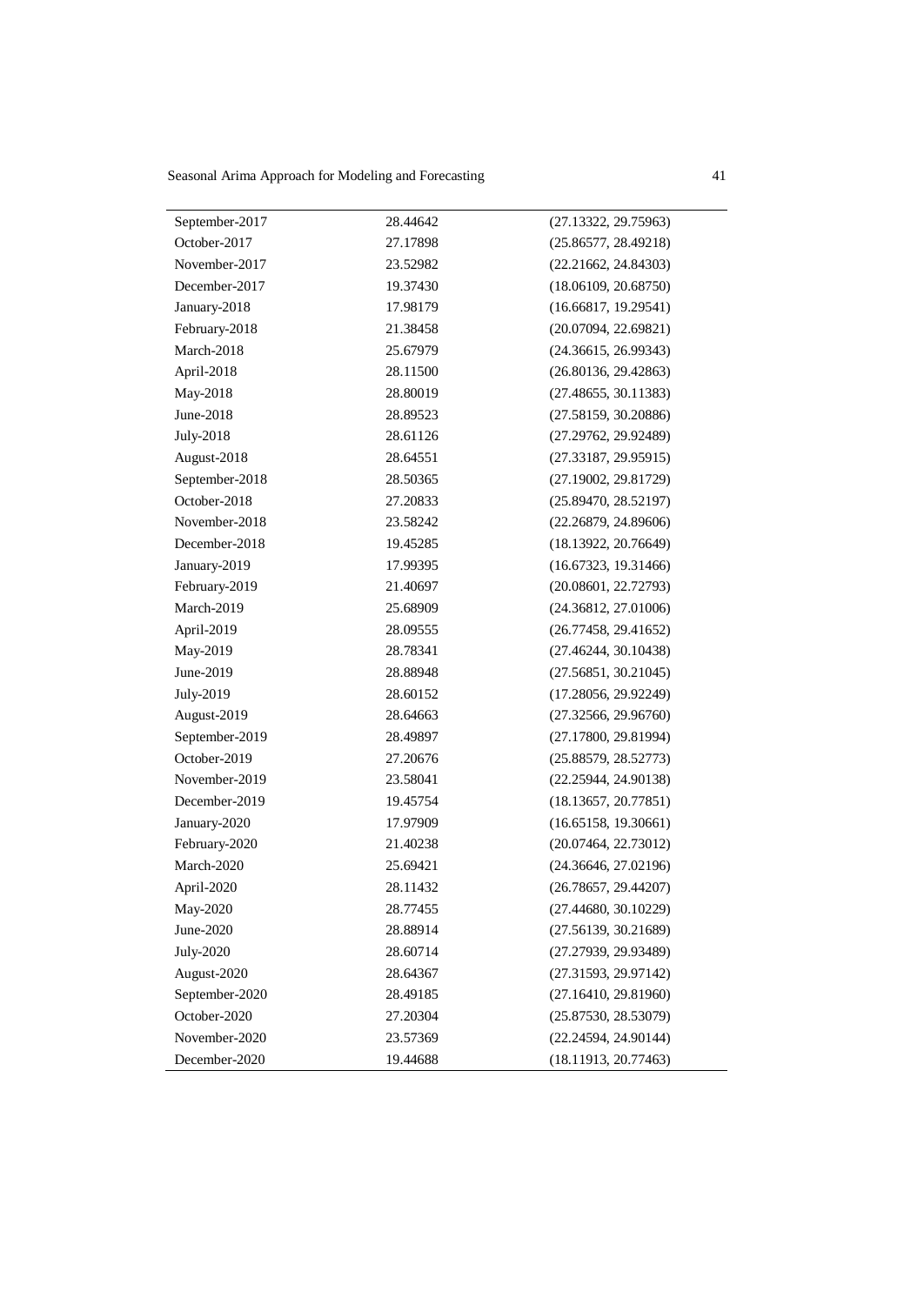#### *Actual and Fitted Forecasting Plot*

The forecast values with the 95% confidence intervals are shown in figure 10, where the two lines indicate the forecast values for next sixty months and the green lines indicate the 95% confidence intervals for those forecasts.



**Fig. 10.** Forecasts with 95% confidence interval using ARIMA  $(1,0,0)$   $(2,1,1)_{12}$  model

#### **Conclusion**

This study only considered 6 divisional meteorological stations of Bangladesh. The main objective of this study was to modeling and forecasting monthly temperatures using SARIMA model. To apply SARIMA model, this study estimate 6 parameters. Initially stationarity was checked and get an idea about non-seasonal and seasonal parameters of seasonal ARIMA model using ACF, PACF and Augmented Dickey-Fuller test. Since the observed data does not follow any trend, this study only takes the seasonal difference. Using the model selection criterion, AIC, ARIMA  $(1,0,0)$   $(2,1,1)<sub>12</sub>$  model is found to be the best model for temperatures data set. The parameters of this model were estimated using the maximum likelihood method and found to be significant. The assumption on normality and independence of the residuals was checked using different plots and test. The plot comparing actual values and fitted values using the model shows much close fit. Then the model was used for forecasting temperatures from January 2016 to December 2020. The findings of this study expect that it may help the policy makers to a great extent in environmental issues and also can help to set up a fruitful policy for maintaining the ecological balance of Bangladesh.

## **References**

- Akaike. H. 1969. Fitting Autoregressive Models for Prediction, *Annals of the Institute of Statistical Mathematics,* **21(2)**: 243-247.
- Basak J.K., R.A. Mahmud and N.C. Dey. 2013. Climate Change in Bangladesh: A Historical Analysis of Temperature and Rainfall Data, *Journal of Environment*, **2(1)**: 41-46.
- Box, E.P., George, Jenkins and M. Gwilym. 1976. Time Series Analysis: Forecasting and Control, Holden-Day.